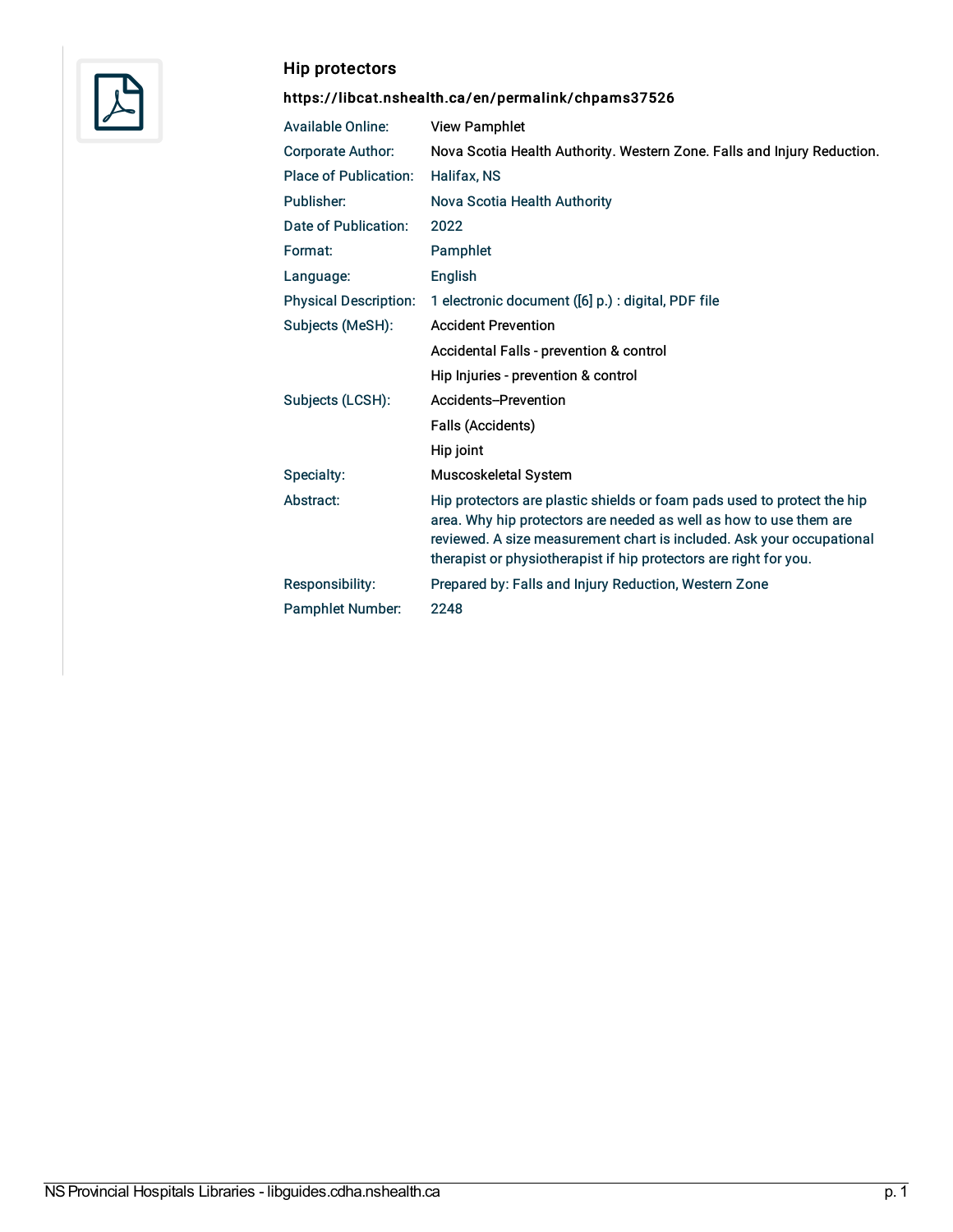

# Negative pressure wound closure therapy : a portable system for advanced wound healing

| <b>Available Online:</b>     | <b>View Pamphlet</b>                                                                                                                                                                                                                                                                                                                                                                                                                                                                                                                                                             |
|------------------------------|----------------------------------------------------------------------------------------------------------------------------------------------------------------------------------------------------------------------------------------------------------------------------------------------------------------------------------------------------------------------------------------------------------------------------------------------------------------------------------------------------------------------------------------------------------------------------------|
| <b>Corporate Author:</b>     | Nova Scotia Health Authority. QEII. Orthopedic Clinic                                                                                                                                                                                                                                                                                                                                                                                                                                                                                                                            |
| <b>Place of Publication:</b> | <b>Halifax, NS</b>                                                                                                                                                                                                                                                                                                                                                                                                                                                                                                                                                               |
| Publisher:                   | Nova Scotia Health Authority                                                                                                                                                                                                                                                                                                                                                                                                                                                                                                                                                     |
| Date of Publication:         | 2021                                                                                                                                                                                                                                                                                                                                                                                                                                                                                                                                                                             |
| Format:                      | Pamphlet                                                                                                                                                                                                                                                                                                                                                                                                                                                                                                                                                                         |
| Language:                    | English                                                                                                                                                                                                                                                                                                                                                                                                                                                                                                                                                                          |
| <b>Physical Description:</b> | 1 electronic document (8 p.): digital, PDF file                                                                                                                                                                                                                                                                                                                                                                                                                                                                                                                                  |
| Subjects (MeSH):             | <b>Negative-Pressure Wound Therapy</b>                                                                                                                                                                                                                                                                                                                                                                                                                                                                                                                                           |
|                              | <b>Wound Closure Techniques</b>                                                                                                                                                                                                                                                                                                                                                                                                                                                                                                                                                  |
| Subjects (LCSH):             | Wound healing                                                                                                                                                                                                                                                                                                                                                                                                                                                                                                                                                                    |
| Specialty:                   | Muscoskeletal System                                                                                                                                                                                                                                                                                                                                                                                                                                                                                                                                                             |
| Abstract:                    | Negative pressure wound closure therapy is a portable (you can carry it<br>with you) machine that uses controlled negative pressure (like a<br>vacuum) to help heal wounds. This pamphlet answers common<br>questions about using this therapy. Topics include safety at home,<br>what the therapy feels like, moving around, bathing, how long to use the<br>machine each day, dressing changes, and what to do if you are<br>admitted to the hospital. What to do if the machine alarms, things to<br>watch for, and when to contact a health care provider are also included. |
| Notes:                       | previous title: Negative Pressure Wound Closure Therapy                                                                                                                                                                                                                                                                                                                                                                                                                                                                                                                          |
| Responsibility:              | Prepared by: Orthopedic Clinic                                                                                                                                                                                                                                                                                                                                                                                                                                                                                                                                                   |
| <b>Pamphlet Number:</b>      | 1221                                                                                                                                                                                                                                                                                                                                                                                                                                                                                                                                                                             |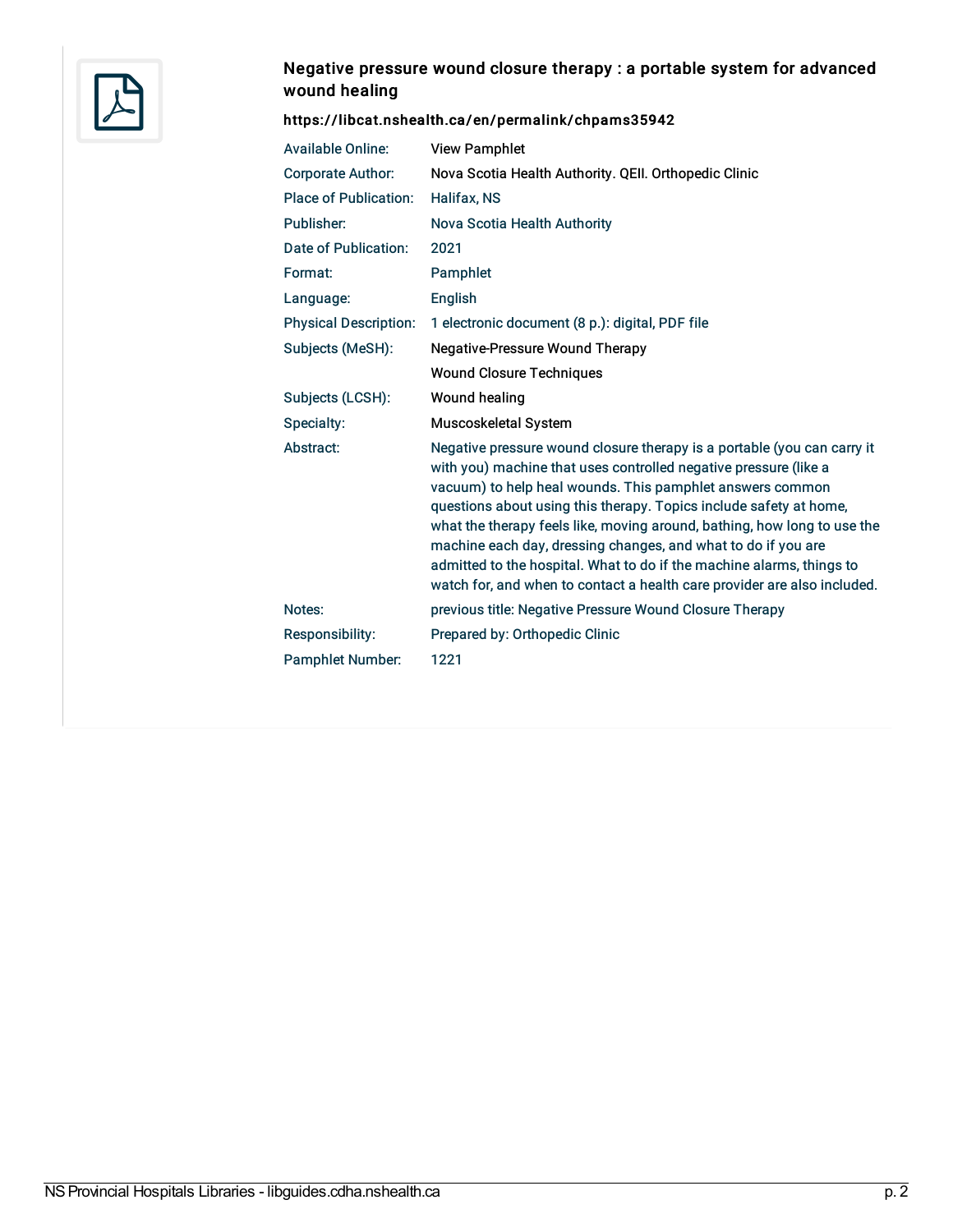

# Pressure injury (ulcer) prevention

| <b>Available Online:</b>     | <b>View Pamphlet</b>                                                                                                                                                                                                                                                                                                                                                                                                                               |
|------------------------------|----------------------------------------------------------------------------------------------------------------------------------------------------------------------------------------------------------------------------------------------------------------------------------------------------------------------------------------------------------------------------------------------------------------------------------------------------|
| <b>Corporate Author:</b>     | Nova Scotia Health Authority. Wound Care Committee                                                                                                                                                                                                                                                                                                                                                                                                 |
| <b>Alternate Title:</b>      | Bed sore prevention                                                                                                                                                                                                                                                                                                                                                                                                                                |
| <b>Place of Publication:</b> | Halifax, NS                                                                                                                                                                                                                                                                                                                                                                                                                                        |
| Publisher:                   | Nova Scotia Health Authority                                                                                                                                                                                                                                                                                                                                                                                                                       |
| Date of Publication:         | 2022                                                                                                                                                                                                                                                                                                                                                                                                                                               |
| Format:                      | Pamphlet                                                                                                                                                                                                                                                                                                                                                                                                                                           |
| Language:                    | English                                                                                                                                                                                                                                                                                                                                                                                                                                            |
| <b>Physical Description:</b> | 1 electronic document (6 p.): digital, PDF file                                                                                                                                                                                                                                                                                                                                                                                                    |
| Subjects (MeSH):             | <b>Pressure Ulcer</b>                                                                                                                                                                                                                                                                                                                                                                                                                              |
| Subjects (LCSH):             | <b>Bedsores</b>                                                                                                                                                                                                                                                                                                                                                                                                                                    |
| Specialty:                   | Muscoskeletal System                                                                                                                                                                                                                                                                                                                                                                                                                               |
| Abstract:                    | A pressure injury is an injury to the skin and the tissue under the skin.<br>This pamphlet explains what causes pressure injuries, and what you<br>and your health care team can do to help prevent pressure injuries. A<br>list of symptoms that you should tell your nurse or another member of<br>your health care team about is included. The French version of this<br>pamphlet 1795, "Prévention des plaies de pression", is also available. |
| Notes:                       | Previous title: Pressure ulcer (bed sore) prevention                                                                                                                                                                                                                                                                                                                                                                                               |
| Responsibility:              | Prepared by: Nova Scotia Health Wound Care Committee                                                                                                                                                                                                                                                                                                                                                                                               |
| <b>Pamphlet Number:</b>      | 1582                                                                                                                                                                                                                                                                                                                                                                                                                                               |